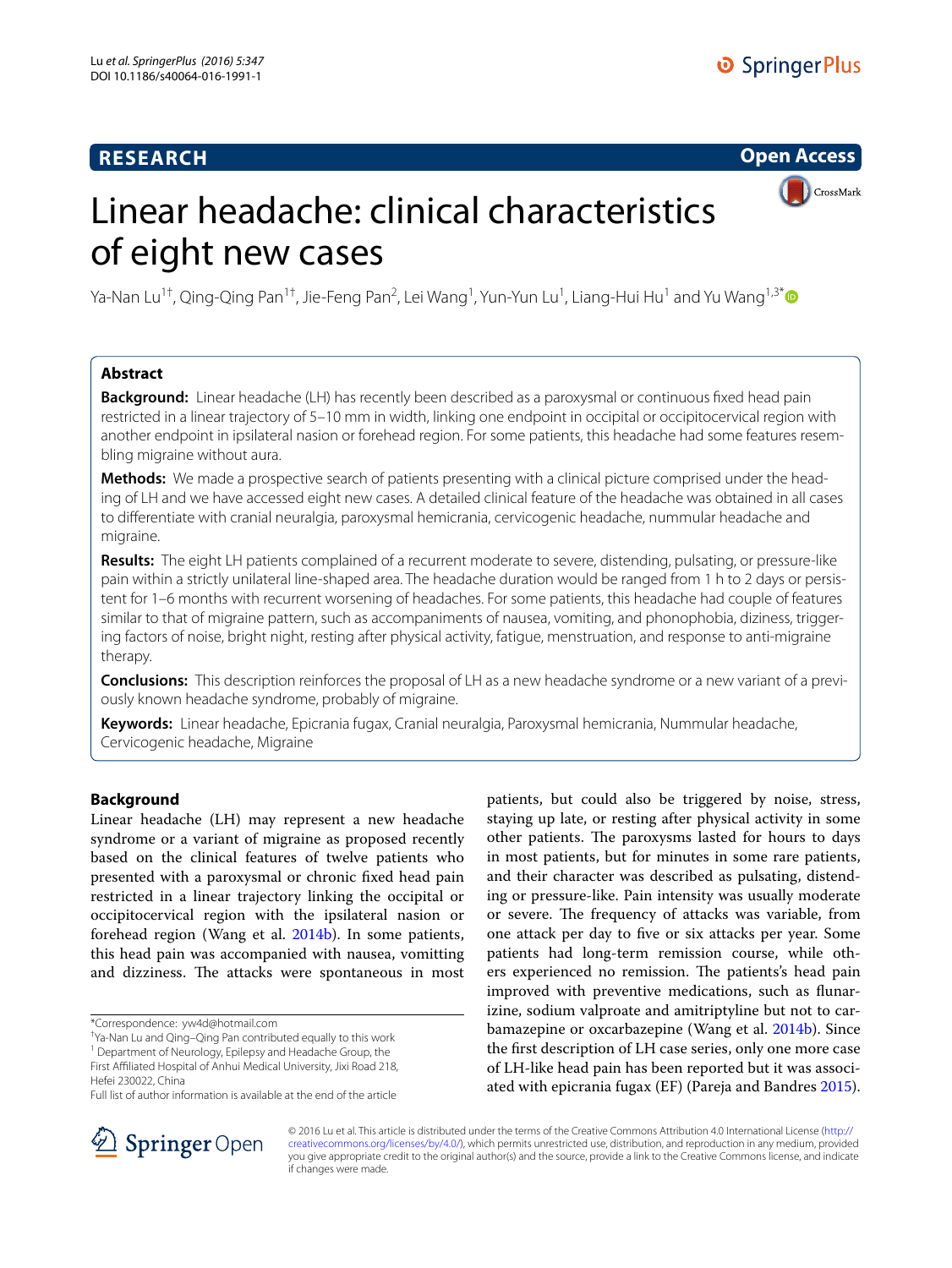Here we describe eight new cases with the same clinical features and their therapeutic responses to different medications.

## **Methods**

After the publication of the first series of LH patients in June 2014 (Wang et al. [2014b\)](#page-9-0), we started to make a prospective search of new patients presenting with a clinical picture comprised under the heading of LH. Specifically, we aimed to record all patients complaining of fixed pain circumscribed in a linear trajectory bridging the posterior and anterior cephalic regions, at the outpatient office of our Neurology department. Whenever we encountered a patient whose clinical presentations could fulfill the criteria for LH, all the clinical data including clinical presentations, neurological examinations, supplemental examinations and following up for therapeutic responses were registered systematically. This study started from April 2014 when the first report of LH case series was submitted to Dec 2015 when the current report was prepared for submission.

A detailed history was obtained in all cases and a special attention was paid to medical history of head trauma or macroscopic changes of the scalp. Patients were asked to point out the exact location of the pain-affecting area and to delineate it in size and shape. The pain characteristics were carefully assessed, including the spatial features (trajectory distribution), the temporal features (duration and frequency), pain character and intensity at baseline and during exacerbations, and pain accompaniments. The presence of any triggering or facilitating factors or interictal symptoms was also evaluated. A complete physical and neurological examination was performed in all cases. Inspection, palpation and sensory examination of the affecting area, as well as palpation of the supraorbital, infraorbital, minor occipital and greater occipital nerves were included in the examination. Routine blood work-up with erythrocyte sedimentation rate, computed tomography (CT) or magnetic resonance imaging (MRI) of the head were performed in all cases to exclude any underlying disease. Cervical vertebra MRI or X-ray was also taken in all patients to check out the lesions which may cause cervicogenic headache (CEH) whose pain maps in very rare cases were described as linear area similar to that in LH (Cooper et al. [2007\)](#page-8-1).

The cervical flexion–rotation test (FRT), which has been proven to be a valid and reliable test of upper cervical movement impairment associated with CEH (Ogince et al. [2007](#page-8-2); Hall et al. [2008](#page-8-3), [2010a,](#page-8-4) [b;](#page-8-5) Bravo Petersen and Vardaxis [2015](#page-8-6)), was specifically conducted to exclude the potential CEH as suggested in a reader's comment on the first publication of LH case series (Kinney [2014](#page-8-7)). The manipulation of FRT was adapted from Hall's method

(Hall et al. [2010b](#page-8-5)). Briefly, the patient was relaxed in supine and the cervical spine was pre-positioned in maximal end range flexion, then the head was passively rotated to the left and the right. End of the head rotation range was determined either by firm resistance encountered by the examiner or by the onset of pain reported by the patient, whichever came first. A compass attached to the apex of the head by straps was used to record the rotation range to determine whether the FRT was positive [range reduced more than 10° from the normal range of 44° (Hall and Robinson [2004](#page-8-8); Ogince et al. [2007\)](#page-8-2)] or negative. Diagnosis of other concomitant headache syndromes was based on the 3rd Edition of The International Headache Classification (ICHD-3) criteria (IHS [2013](#page-8-9)).

All patients accepted treatments. Three of them received flunarizine alone in dose of 5 mg twice a day, two of them tried successively flunarizine 5 mg twice a day and increasing doses of venlafaxine, and the other three patients took sodium valproate alone in dose of 500 mg twice a day or successive flunarizine, venlafaxine and pregabalin.

### **Ethics**

The study has been approved by the Ethics Committee of the Anhui Medical University within which the work was undertaken. All participants gave a written consent.

## **Results**

Through a 20-month period (from April 2014 to Dec 2015), eight patients with LH attended our Neurological department at the first Hospital of Anhui Medical University. The demographic and clinical features of our eight patients are shown in Table [1](#page-2-0). Among the eight patients (Table  $1$ ), six was female and two male. They were aged 32–74 years (mean  $49.6 \pm 15.3$  years), and the age at onset of the paroxysmal or continuous head pain ranged from 32 to 73 years (mean  $43.63 \pm 17.5$  years). One patient (patient 7) had personal and family history of migraine headaches. However, there was no temporal connection between the migraine headache and the currently reported head pain in this patient. Other seven patients had no other types of recurrent headaches. Apart from that, past medical history was unremarkable in all patients.

All patients complained of strictly unilateral paroxysmal or continuous head pain which almost invariably recurred on the same side. Five patients had symptoms on the left and two patients on the right, while the attacks shifted sides in only one patient. All patients reported gradual onset of pain among a linear trajectory of 5 mm to 10 mm in width, linking the occipital or occipitocervical region with the ipsilateral nasion or forehead region. No patient reported radiation or moving of the pain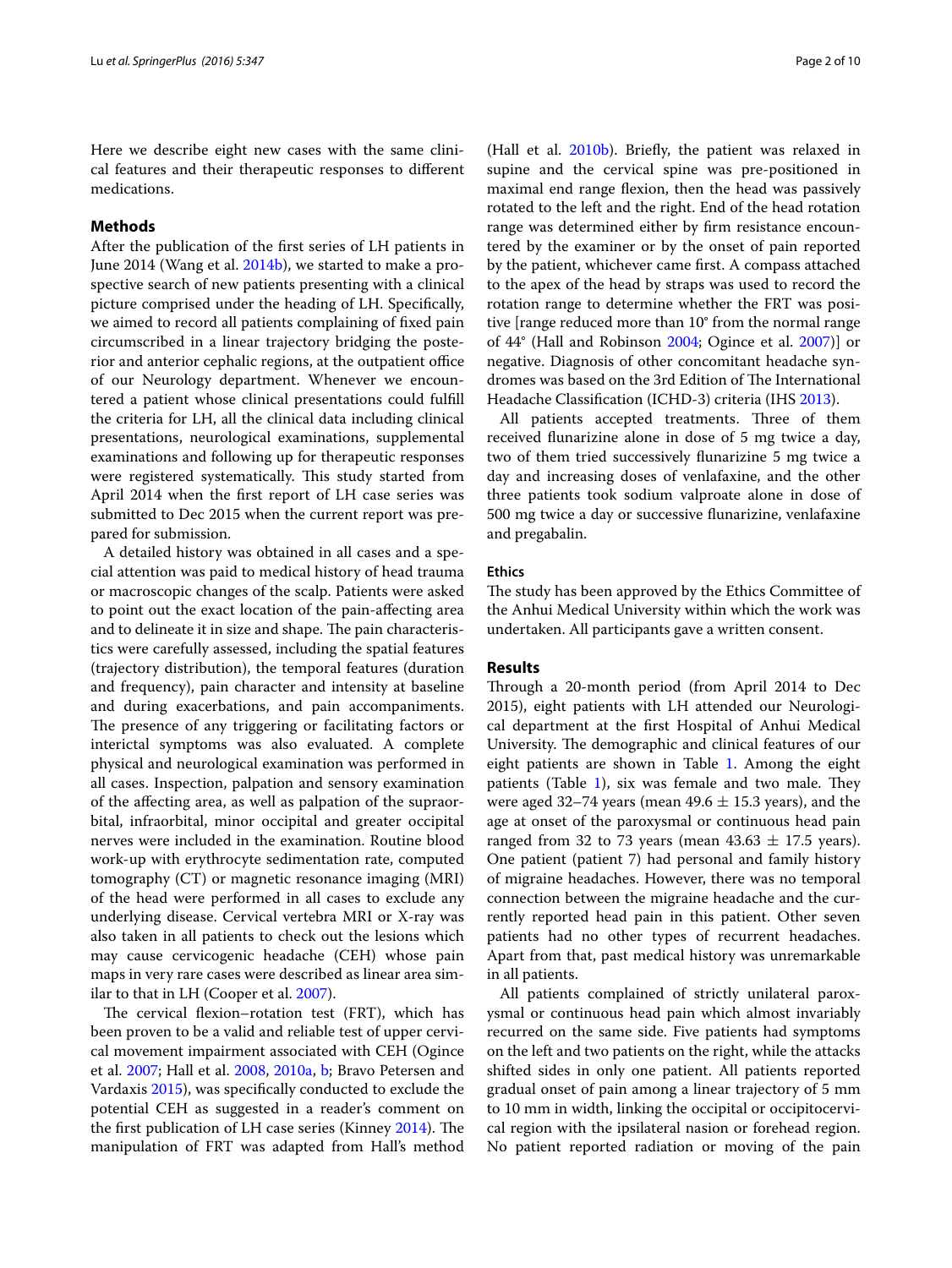<span id="page-2-0"></span>

| I                        |
|--------------------------|
|                          |
|                          |
|                          |
|                          |
|                          |
|                          |
|                          |
|                          |
|                          |
|                          |
|                          |
|                          |
|                          |
|                          |
|                          |
|                          |
|                          |
|                          |
|                          |
|                          |
|                          |
|                          |
|                          |
|                          |
|                          |
|                          |
|                          |
|                          |
|                          |
|                          |
|                          |
|                          |
|                          |
|                          |
|                          |
|                          |
|                          |
|                          |
|                          |
|                          |
|                          |
|                          |
|                          |
|                          |
|                          |
|                          |
|                          |
|                          |
|                          |
|                          |
|                          |
|                          |
|                          |
|                          |
|                          |
|                          |
|                          |
|                          |
|                          |
|                          |
|                          |
|                          |
|                          |
|                          |
|                          |
|                          |
|                          |
|                          |
|                          |
|                          |
|                          |
|                          |
|                          |
|                          |
|                          |
|                          |
|                          |
|                          |
|                          |
|                          |
|                          |
| ١                        |
|                          |
|                          |
|                          |
|                          |
|                          |
|                          |
| I                        |
|                          |
|                          |
|                          |
| $\overline{\phantom{a}}$ |

| Diziness and nause<br>Occipital-nasion<br>Recurrence pre-<br>Half month<br>Distending<br>Flunarizine<br>vented<br>Half day<br>Fatigue<br>Female<br>None<br>1/day<br>None<br>Left<br>$7-8$<br>$\Im$<br>32<br>$\infty$<br>intensity reduced<br>Noise, resting after<br>physical activity<br>Occipitocervical-<br>Frequency and<br>Flunarizine<br>forehead<br>Pulsating<br>Migraine<br>1 month<br>Female<br>$2 - 3 h$<br>None<br>1/day<br>None<br>Let<br>$7 - 8$<br>$\mathcal{Z}$<br>$\mathcal{Z}$<br>N<br>1-2/month to 1/day<br>Left temporal mild<br>Occipitocervical-<br>Noise and bright<br>Recurrence pre-<br>With remission<br>Flunarizine<br>Pulsating<br>vented<br>2.5 years<br>nasion<br>light<br>pain<br>None<br>None<br>Male<br>Left<br>$7 - 9$<br>$\frac{1}{1}$<br>35<br>37<br>$\circ$<br>eral temporal mild<br>Diziness and bilat-<br>Persistent and epi-<br>sodic worsening<br>Sodium valproate<br>Occipitocervical-<br>Recurrence pre-<br>$(2 - 3 h)$<br>Pulsating<br>vented<br>1 month<br>nasion<br>Female<br>$1/\text{day}^c$<br>pain<br>None<br>Left<br>$6 - 7$<br>$\frac{6}{4}$<br>$\frac{4}{5}$<br>LO <sub>1</sub><br>Ipsilateral temporal<br>Occipital-forehead<br>Persistent and epi-<br>sodic worsening<br>LH pain prevented<br>itocervical point<br>pain unchanged<br>Sodium valproate<br>Venlafaxine and<br>and flunarizine;<br>and the Occip-<br>pregabalin<br>mild pain<br>Distending<br>6 months<br>$(1-3 h)$<br>Chronic<br>$1/day^c$<br>None<br>Right<br>Male<br>$7 - 8$<br>45<br>$\frac{4}{5}$<br>4<br>Non-menstral pain<br>Right and left shift<br>Awareness of def-<br>Sodium valproate<br>and flunarizine<br>Occipital-nasion<br>prevented and<br>menstral pain<br>unchanged<br>Indescribable<br>Menstruation<br>$1-2/m$ onth<br>ecation<br>$1 - 2$ days<br>20 years<br>Chronic<br>Female<br>None<br>None<br>$6 - 7$<br>$\gtrsim$<br>$\overline{P}$<br>m<br><sup>a</sup> Visual Analogical Scale, 0 = no pain; 10 = the worst pain imaginable<br>eg.<br>Occipital-nasion<br>$1/2-3$ months<br>intensity reduc<br>Distending and<br>Flunarizine and<br>Frequency and<br>$2-3/m$ on the to<br>aching pain<br>Venlafaxine<br>20 years<br>Chronic<br>Female<br>None<br>None<br>None<br>Right<br>1 day<br>$7 - 8$<br>34<br>54<br>$\mathbf{\Omega}$<br>Occipital-forehead<br>Pressure-like and<br>Recurrence pre-<br>Flunarizine and<br>Venlafaxine<br>Half day, 3-10 h; One day, 10-24 h<br>pulsating<br>$1/2-3$ days<br>vented<br>Chronic<br>Female<br>Nause<br>1 year<br>None<br>None<br>Left<br>$6 - 7$<br>$\frac{1}{1}$<br>73<br>$\overline{\mathcal{X}}$<br>Age at onset (years)<br>ength of sympto-<br>Triggering factors<br>lemporal pattern<br>Other headaches<br>Acompaniments<br>not applicable<br>Headache area<br>matic period<br>LH paroxysms<br>symptoms<br>Age (years)<br>Frequency<br>Side of LH<br>Duration <sup>b</sup><br>Response<br>Character<br>Intensity <sup>a</sup><br>Medicine<br>Interictal<br>Therapy<br>Šex | Patient no. |  |  |  |  |
|-------------------------------------------------------------------------------------------------------------------------------------------------------------------------------------------------------------------------------------------------------------------------------------------------------------------------------------------------------------------------------------------------------------------------------------------------------------------------------------------------------------------------------------------------------------------------------------------------------------------------------------------------------------------------------------------------------------------------------------------------------------------------------------------------------------------------------------------------------------------------------------------------------------------------------------------------------------------------------------------------------------------------------------------------------------------------------------------------------------------------------------------------------------------------------------------------------------------------------------------------------------------------------------------------------------------------------------------------------------------------------------------------------------------------------------------------------------------------------------------------------------------------------------------------------------------------------------------------------------------------------------------------------------------------------------------------------------------------------------------------------------------------------------------------------------------------------------------------------------------------------------------------------------------------------------------------------------------------------------------------------------------------------------------------------------------------------------------------------------------------------------------------------------------------------------------------------------------------------------------------------------------------------------------------------------------------------------------------------------------------------------------------------------------------------------------------------------------------------------------------------------------------------------------------------------------------------------------------------------------------------------------------------------------------------------------------------------------------------------------------------------------------------------------------------------------------------------------------------------------------------------------------------------------------------------------------------------------|-------------|--|--|--|--|
|                                                                                                                                                                                                                                                                                                                                                                                                                                                                                                                                                                                                                                                                                                                                                                                                                                                                                                                                                                                                                                                                                                                                                                                                                                                                                                                                                                                                                                                                                                                                                                                                                                                                                                                                                                                                                                                                                                                                                                                                                                                                                                                                                                                                                                                                                                                                                                                                                                                                                                                                                                                                                                                                                                                                                                                                                                                                                                                                                                   |             |  |  |  |  |
|                                                                                                                                                                                                                                                                                                                                                                                                                                                                                                                                                                                                                                                                                                                                                                                                                                                                                                                                                                                                                                                                                                                                                                                                                                                                                                                                                                                                                                                                                                                                                                                                                                                                                                                                                                                                                                                                                                                                                                                                                                                                                                                                                                                                                                                                                                                                                                                                                                                                                                                                                                                                                                                                                                                                                                                                                                                                                                                                                                   |             |  |  |  |  |
|                                                                                                                                                                                                                                                                                                                                                                                                                                                                                                                                                                                                                                                                                                                                                                                                                                                                                                                                                                                                                                                                                                                                                                                                                                                                                                                                                                                                                                                                                                                                                                                                                                                                                                                                                                                                                                                                                                                                                                                                                                                                                                                                                                                                                                                                                                                                                                                                                                                                                                                                                                                                                                                                                                                                                                                                                                                                                                                                                                   |             |  |  |  |  |
|                                                                                                                                                                                                                                                                                                                                                                                                                                                                                                                                                                                                                                                                                                                                                                                                                                                                                                                                                                                                                                                                                                                                                                                                                                                                                                                                                                                                                                                                                                                                                                                                                                                                                                                                                                                                                                                                                                                                                                                                                                                                                                                                                                                                                                                                                                                                                                                                                                                                                                                                                                                                                                                                                                                                                                                                                                                                                                                                                                   |             |  |  |  |  |
|                                                                                                                                                                                                                                                                                                                                                                                                                                                                                                                                                                                                                                                                                                                                                                                                                                                                                                                                                                                                                                                                                                                                                                                                                                                                                                                                                                                                                                                                                                                                                                                                                                                                                                                                                                                                                                                                                                                                                                                                                                                                                                                                                                                                                                                                                                                                                                                                                                                                                                                                                                                                                                                                                                                                                                                                                                                                                                                                                                   |             |  |  |  |  |
|                                                                                                                                                                                                                                                                                                                                                                                                                                                                                                                                                                                                                                                                                                                                                                                                                                                                                                                                                                                                                                                                                                                                                                                                                                                                                                                                                                                                                                                                                                                                                                                                                                                                                                                                                                                                                                                                                                                                                                                                                                                                                                                                                                                                                                                                                                                                                                                                                                                                                                                                                                                                                                                                                                                                                                                                                                                                                                                                                                   |             |  |  |  |  |
|                                                                                                                                                                                                                                                                                                                                                                                                                                                                                                                                                                                                                                                                                                                                                                                                                                                                                                                                                                                                                                                                                                                                                                                                                                                                                                                                                                                                                                                                                                                                                                                                                                                                                                                                                                                                                                                                                                                                                                                                                                                                                                                                                                                                                                                                                                                                                                                                                                                                                                                                                                                                                                                                                                                                                                                                                                                                                                                                                                   |             |  |  |  |  |
|                                                                                                                                                                                                                                                                                                                                                                                                                                                                                                                                                                                                                                                                                                                                                                                                                                                                                                                                                                                                                                                                                                                                                                                                                                                                                                                                                                                                                                                                                                                                                                                                                                                                                                                                                                                                                                                                                                                                                                                                                                                                                                                                                                                                                                                                                                                                                                                                                                                                                                                                                                                                                                                                                                                                                                                                                                                                                                                                                                   |             |  |  |  |  |
|                                                                                                                                                                                                                                                                                                                                                                                                                                                                                                                                                                                                                                                                                                                                                                                                                                                                                                                                                                                                                                                                                                                                                                                                                                                                                                                                                                                                                                                                                                                                                                                                                                                                                                                                                                                                                                                                                                                                                                                                                                                                                                                                                                                                                                                                                                                                                                                                                                                                                                                                                                                                                                                                                                                                                                                                                                                                                                                                                                   |             |  |  |  |  |
|                                                                                                                                                                                                                                                                                                                                                                                                                                                                                                                                                                                                                                                                                                                                                                                                                                                                                                                                                                                                                                                                                                                                                                                                                                                                                                                                                                                                                                                                                                                                                                                                                                                                                                                                                                                                                                                                                                                                                                                                                                                                                                                                                                                                                                                                                                                                                                                                                                                                                                                                                                                                                                                                                                                                                                                                                                                                                                                                                                   |             |  |  |  |  |
|                                                                                                                                                                                                                                                                                                                                                                                                                                                                                                                                                                                                                                                                                                                                                                                                                                                                                                                                                                                                                                                                                                                                                                                                                                                                                                                                                                                                                                                                                                                                                                                                                                                                                                                                                                                                                                                                                                                                                                                                                                                                                                                                                                                                                                                                                                                                                                                                                                                                                                                                                                                                                                                                                                                                                                                                                                                                                                                                                                   |             |  |  |  |  |
|                                                                                                                                                                                                                                                                                                                                                                                                                                                                                                                                                                                                                                                                                                                                                                                                                                                                                                                                                                                                                                                                                                                                                                                                                                                                                                                                                                                                                                                                                                                                                                                                                                                                                                                                                                                                                                                                                                                                                                                                                                                                                                                                                                                                                                                                                                                                                                                                                                                                                                                                                                                                                                                                                                                                                                                                                                                                                                                                                                   |             |  |  |  |  |
|                                                                                                                                                                                                                                                                                                                                                                                                                                                                                                                                                                                                                                                                                                                                                                                                                                                                                                                                                                                                                                                                                                                                                                                                                                                                                                                                                                                                                                                                                                                                                                                                                                                                                                                                                                                                                                                                                                                                                                                                                                                                                                                                                                                                                                                                                                                                                                                                                                                                                                                                                                                                                                                                                                                                                                                                                                                                                                                                                                   |             |  |  |  |  |
|                                                                                                                                                                                                                                                                                                                                                                                                                                                                                                                                                                                                                                                                                                                                                                                                                                                                                                                                                                                                                                                                                                                                                                                                                                                                                                                                                                                                                                                                                                                                                                                                                                                                                                                                                                                                                                                                                                                                                                                                                                                                                                                                                                                                                                                                                                                                                                                                                                                                                                                                                                                                                                                                                                                                                                                                                                                                                                                                                                   |             |  |  |  |  |
|                                                                                                                                                                                                                                                                                                                                                                                                                                                                                                                                                                                                                                                                                                                                                                                                                                                                                                                                                                                                                                                                                                                                                                                                                                                                                                                                                                                                                                                                                                                                                                                                                                                                                                                                                                                                                                                                                                                                                                                                                                                                                                                                                                                                                                                                                                                                                                                                                                                                                                                                                                                                                                                                                                                                                                                                                                                                                                                                                                   |             |  |  |  |  |
|                                                                                                                                                                                                                                                                                                                                                                                                                                                                                                                                                                                                                                                                                                                                                                                                                                                                                                                                                                                                                                                                                                                                                                                                                                                                                                                                                                                                                                                                                                                                                                                                                                                                                                                                                                                                                                                                                                                                                                                                                                                                                                                                                                                                                                                                                                                                                                                                                                                                                                                                                                                                                                                                                                                                                                                                                                                                                                                                                                   |             |  |  |  |  |
|                                                                                                                                                                                                                                                                                                                                                                                                                                                                                                                                                                                                                                                                                                                                                                                                                                                                                                                                                                                                                                                                                                                                                                                                                                                                                                                                                                                                                                                                                                                                                                                                                                                                                                                                                                                                                                                                                                                                                                                                                                                                                                                                                                                                                                                                                                                                                                                                                                                                                                                                                                                                                                                                                                                                                                                                                                                                                                                                                                   |             |  |  |  |  |
|                                                                                                                                                                                                                                                                                                                                                                                                                                                                                                                                                                                                                                                                                                                                                                                                                                                                                                                                                                                                                                                                                                                                                                                                                                                                                                                                                                                                                                                                                                                                                                                                                                                                                                                                                                                                                                                                                                                                                                                                                                                                                                                                                                                                                                                                                                                                                                                                                                                                                                                                                                                                                                                                                                                                                                                                                                                                                                                                                                   |             |  |  |  |  |
|                                                                                                                                                                                                                                                                                                                                                                                                                                                                                                                                                                                                                                                                                                                                                                                                                                                                                                                                                                                                                                                                                                                                                                                                                                                                                                                                                                                                                                                                                                                                                                                                                                                                                                                                                                                                                                                                                                                                                                                                                                                                                                                                                                                                                                                                                                                                                                                                                                                                                                                                                                                                                                                                                                                                                                                                                                                                                                                                                                   |             |  |  |  |  |
|                                                                                                                                                                                                                                                                                                                                                                                                                                                                                                                                                                                                                                                                                                                                                                                                                                                                                                                                                                                                                                                                                                                                                                                                                                                                                                                                                                                                                                                                                                                                                                                                                                                                                                                                                                                                                                                                                                                                                                                                                                                                                                                                                                                                                                                                                                                                                                                                                                                                                                                                                                                                                                                                                                                                                                                                                                                                                                                                                                   |             |  |  |  |  |
|                                                                                                                                                                                                                                                                                                                                                                                                                                                                                                                                                                                                                                                                                                                                                                                                                                                                                                                                                                                                                                                                                                                                                                                                                                                                                                                                                                                                                                                                                                                                                                                                                                                                                                                                                                                                                                                                                                                                                                                                                                                                                                                                                                                                                                                                                                                                                                                                                                                                                                                                                                                                                                                                                                                                                                                                                                                                                                                                                                   |             |  |  |  |  |
|                                                                                                                                                                                                                                                                                                                                                                                                                                                                                                                                                                                                                                                                                                                                                                                                                                                                                                                                                                                                                                                                                                                                                                                                                                                                                                                                                                                                                                                                                                                                                                                                                                                                                                                                                                                                                                                                                                                                                                                                                                                                                                                                                                                                                                                                                                                                                                                                                                                                                                                                                                                                                                                                                                                                                                                                                                                                                                                                                                   |             |  |  |  |  |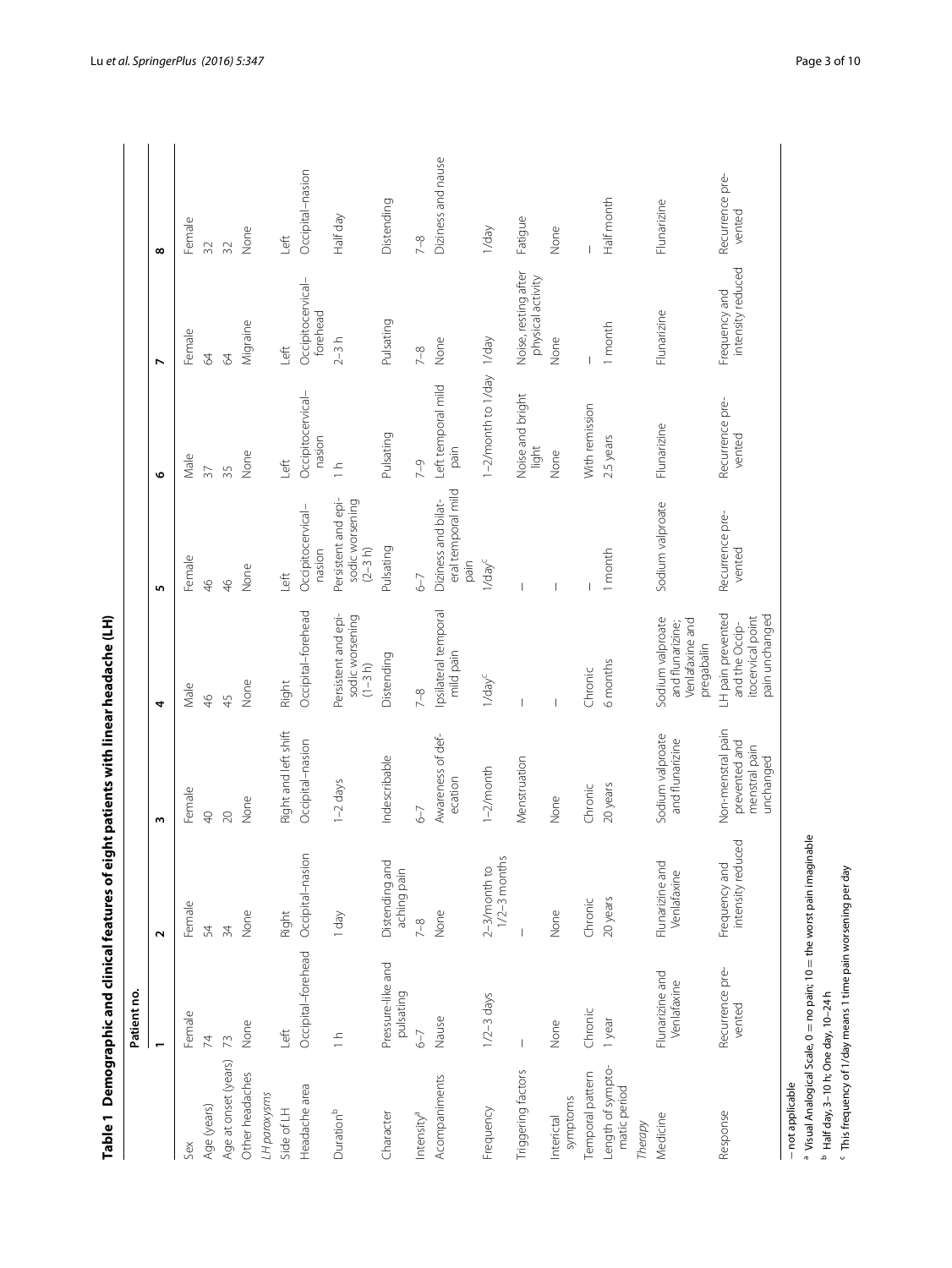along the linear trajectory. The pain attack duration would be 1 h to 2 days in six patients, but persistent for 1–6 months in two patients of whom one had episode of pain worsening for 1–3 h. The pain character was pulsating or distending in most cases, but pressure-like in one patient and aching pain in another one patient, among these two patients, one also had pulsating feature and another one also distending feature sometimes. The pain character was indescribable in one patient. All patients denied that the pain was epicranial but complained it intracranial. During the attack, accompanied nausea without vomiting was reported in two patients, ipsilateral or bilateral dizziness reported in two patients, ipsilateral or bilateral temporal mild pain in three patients and desire to defecate in one patient, while no accompanied symptom reported in two patients. The paroxysms were usually spontaneous in four cases, but triggered by noise and bright light in one case, by noise and resting after physical activity in one case, by fatigue in one case and by menstruation in one case. During the interictal period, six patients had no symptoms at all, the other two had persistent LH pain. The frequency of attacks was variable, ranging from one attack every 2–3 months to one attack per day. The temporal pattern of the attacks was chronic in four patients who had been having attacks for 1–20 years without a remission. One patient had a remission period of 1 year between recurrent periods. The remaining three patients had short symptomatic period of half to 1 month and the pain was persistent or recurrent every day.

With regard to examinations, no skin change was noted along the painful linear trajectory either during the ictal period or during the interictal period in all patients, but a hyperaesthesia to light touch noted along the painful linear trajectory in one patient (patient 2). Regional mild pain was noted in two patients while palpating the greater occipital nerves (patient 2 and 4), but no abnormal sensation noted in all other patients. Neurological examination, brain CT or MRI, and blood tests were normal in all patients. Cervical MRI or X-ray results revealed no special in almost all patients except in one patient (patient 1) who had degenerative changes of cervical vertebra. FRT results were negative in almost all patients except in one patient (patient 1) whose head rotation ranges to both sides were positive (range reduced more than 10° from the normal range of 44°).

Before coming to our department, 5 out of the 8 patients had ever tried analgesics while the headache was attacking. 2 patients (patient 2 and 3) could not remember what the exact analgesics they had ever taken. 2 patients (patient 1 and 5) had ever tried analgesics consisting of aminopyrine, phenacetin, caffeine and phenobarbital, and the pain was alleviated mildly in one patient

(patient 1) but not in another one (patient 5). One patient (patient 4) had ever tried indomethacin and the pain was not reduced. All these 5 patients abandoned the medications after trying couple of times. Regarding therapy after they came to our department, eight patients accepted prophylatic treatment and had good responses. Two patients (patient 6 and 8) treated with flunarizine (5 mg twice a day) alone had the headache recurrence prevented and stopped taking medicine after 1 month treatment. Three months later, the headache recurred in one patient (patient 8). Three other patients (patients 1, 2 and 7) also took flunarizine (5 mg twice a day) alone first, and among these three patients, pain frequency and intensity was reduced in one patient (patient 7), but not changed in the other two patients (patients 1 and 2) who were further added with venlafaxine (from 75 mg once a day to 150 mg once a day) with pain recurrence prevented in one patient (patient 1) and pain frequency and intensity reduced in another one patient (patient 2). Sodium valproate (500 mg twice a day) alone relieved the LH pain in one patient (patient 5) but only reduced the pain severity in another one patient (patient 3) who was then added with flunarizine (5 mg twice a day) and had the nonmenstral pain prevented but menstral pain unchanged. For the last patient (patient 4), sodium valproate (500 mg twice a day) alone, sodium valproate (500 mg twice a day) together with flunarizine (5 mg twice a day), or venlafaxine (from 75 mg once a day to 150 mg once a day) alone failed to relieve the pain, but venlafaxine (150 mg once a day) in combination with pregabalin (150 mg twice a day) prevented the LH pain with the occipitocervical point pain left there unchanged.

## **Discussion**

LH is a recently described headache pattern which apparently constitutes a new headache syndrome or a new variant of migraine. Table [2](#page-4-0) summarizes the main clinical features of the twenty LH cases that have been described so far: twelve cases in the original description by Wang et al. ([2014b\)](#page-9-0) and eight new cases in the present communication. Pareja et al. reported another possible one but the clinical description is not full (Pareja and Bandres [2015\)](#page-8-0). Up to now, there has been a female predominance (1.5:1), and the age at onset has ranged from 20 to 73 years old (mean 41.8). LH is essentially characterized by episodic or chronic unilateral pain distributed in a linear trajectory of 5 mm to 10 mm in width, linking one endpoint in occipital (60 %) or occipitocervical (40 %) region with another endpoint in ipsilateral nose (50 %), forehead (45 %) or parietal (5 %) region, and this linear trajectory is parallel to the sagittal midline of the head. In some patients, the pain is followed by ipsilateral (10 %) or bilateral (5 %) temporal mild pain, nausea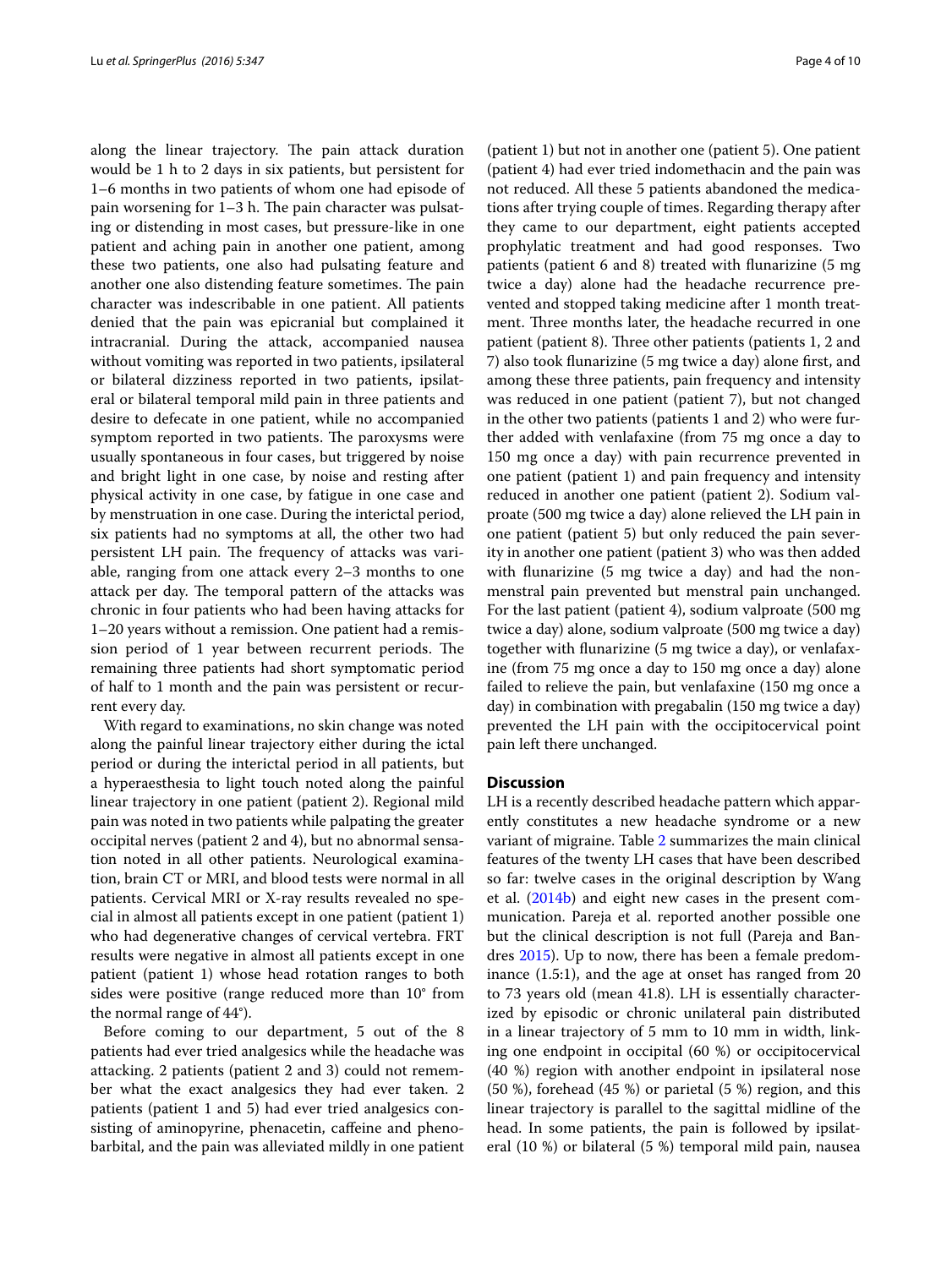|                              | Wang et al. $(n = 12)$ | Current series ( $n = 8$ ) | Total ( $n = 20$ ) |
|------------------------------|------------------------|----------------------------|--------------------|
| Female/male ratio            | $6/6 = 1:1$            | $6/2 = 3:1$                | $12/8 = 1.5:1$     |
| Mean age at onset (years)    | $40.6 \pm 12.0$        | $43.63 \pm 17.51$          | $41.8 \pm 14.12$   |
| Age range at onset (years)   | $20 - 73$              | $32 - 74$                  | $20 - 74$          |
| Severity of pain             | Moderate to severe     | Moderate to severe         | Moderate to severe |
| Pain character               |                        |                            |                    |
| Pressure-like                | $3:12 = 25%$           | $1:8 = 12.5%$              | $4:20 = 20%$       |
| Distending/stretching        | $7:12 = 58.3%$         | $3:8 = 37.5%$              | $10:20 = 50%$      |
| Throbbing/pulsating          | $3:12 = 25%$           | $4:8 = 50\%$               | $6:20 = 30\%$      |
| Accompaniments               |                        |                            |                    |
| Nausea                       | $6:12 = 50%$           | $2:8 = 25%$                | $8:20 = 40%$       |
| <b>Diziness</b>              | $2:12 = 16.7%$         | $2:8 = 25%$                | $4:20 = 20%$       |
| Photophobia                  | 0%                     | $1:8 = 12.5%$              | $1:20 = 5%$        |
| Phonophobia                  | 0%                     | $1:8 = 12.5%$              | $1:20 = 5%$        |
| Episode duration (range)     |                        |                            |                    |
| Less than 2 h                | $3:12 = 25%$           | $2:8 = 25%$                | $7:20 = 35%$       |
| Half day $(2-10 h)$          | $5:12 = 41.7%$         | $3:8 = 37.5%$              | $7:20 = 35%$       |
| 1 day (10-24 h)              | $4:12 = 33.3%$         | $1:8 = 12.5%$              | $6:20 = 30%$       |
| More than $1$ day ( $>24$ h) | $4:12 = 33.3%$         | $3:8 = 37.5%$              | $7:20 = 35%$       |
| <b>Triggers</b>              | $2:12 = 16.7%$         | $4:8 = 50\%$               | $6/20 = 30\%$      |

<span id="page-4-0"></span>**Table 2 Main features of the twenty patients with LH described to date**

with or without vomiting (30 %), dizziness (20 %), or photophobia/phonophobia (5 %). The episodic duration ranges mostly (90 %) from hours to days. Although some patients have a past history of migraine (15 %), there is no temporal relationship between the migraine headache and this newly described head pain. Painful episodes can be triggered by noise, depression, resting after physical activity (5 %), stress, staying up late (5 %) and menstruation (10 %). Pain frequency has varied widely from one to two attacks per month to four to five attacks per day. Two patients (patients 4 and 5 of our series) had persistent head pain for the symptomatic period of 1–6 months, but they also had episodic worsening of head pain within an unaltered distribution in a frequency of one time per day during the persistent symtomatic period.

There are several entities to which differential diagnosis need to be considered. EF, a recently described novel headache syndrome, is characterized by brief pain paroxysms starting in a particular area of the posterior scalp, and rapidly radiating forwards along a linear trajectory to reach the ipsilateral forehead, eye, or nose in a few seconds (Pareja et al. [2008](#page-8-10); Guerrero et al. [2010](#page-8-11); Cuadrado et al. [2013](#page-8-12)). The linear pain trajectory in EF is similar to that in LH, but LH is dramatically different from the ultrashort duration (less than 10 s) of moving stabbing or electric pain in EF patient. On the other hand, LH may be associated with EF. Pareja and Bandrés recently reported a patient with long-lasting linear interictal pain between the attacks of EF, and this interictal pain is similar to the LH pain (Pareja and Bandres, [2015](#page-8-0)). Wang et al. have proposed that this linear interictal pain may be LH triggered by EF (Wang et al. [2015\)](#page-9-1), as EF can trigger the attacks of migraine and cluster headache (Jin and Wang, [2013](#page-8-13)), and LH has many clinical features similar to that of migraine (Wang et al. [2014b\)](#page-9-0). Moreover, the LH pain area is correspondent to the scalp area innervated by the supraorbital nerve (SON) and the greater occipital nerve (GON), we need to differentiate LH from trigeminal (TN) and occipital neuralgia (ON) and some trigeminal autonomic cephalalgias (TACs) such as paroxysmal hemicrania (PH). But the much loner pain duration, the accompaniments of dizziness, and nausea, the triggering factors of noise, bright night, resting after physical activity and menstruation in LH makes it obviously different from TN and ON. PH is typically characterized by repeated attacks of severe, strictly unilateral pain lasting 2–30 min, localized to orbital, supraorbital, and temporal areas accompanied by ipsilateral autonomic features of conjunctival, nasal, facial and eyelid symptoms or signs. But some atypical PH patients do not have accompaniment of autonomic symptoms and the pain duration may extend to hours (Boes and Dodick [2002](#page-8-14); Maggioni [2010](#page-8-15); Prakash et al. [2013](#page-8-16)). This atypical episodic or chronic PH may have some LH-like features, but the LH pain striding the trigeminal and occopital nerve innervating areas is obviously different from the PH pain localized to orbital, supraorbital, and temporal areas or in any combination of these sites. These PH pain sites are innervated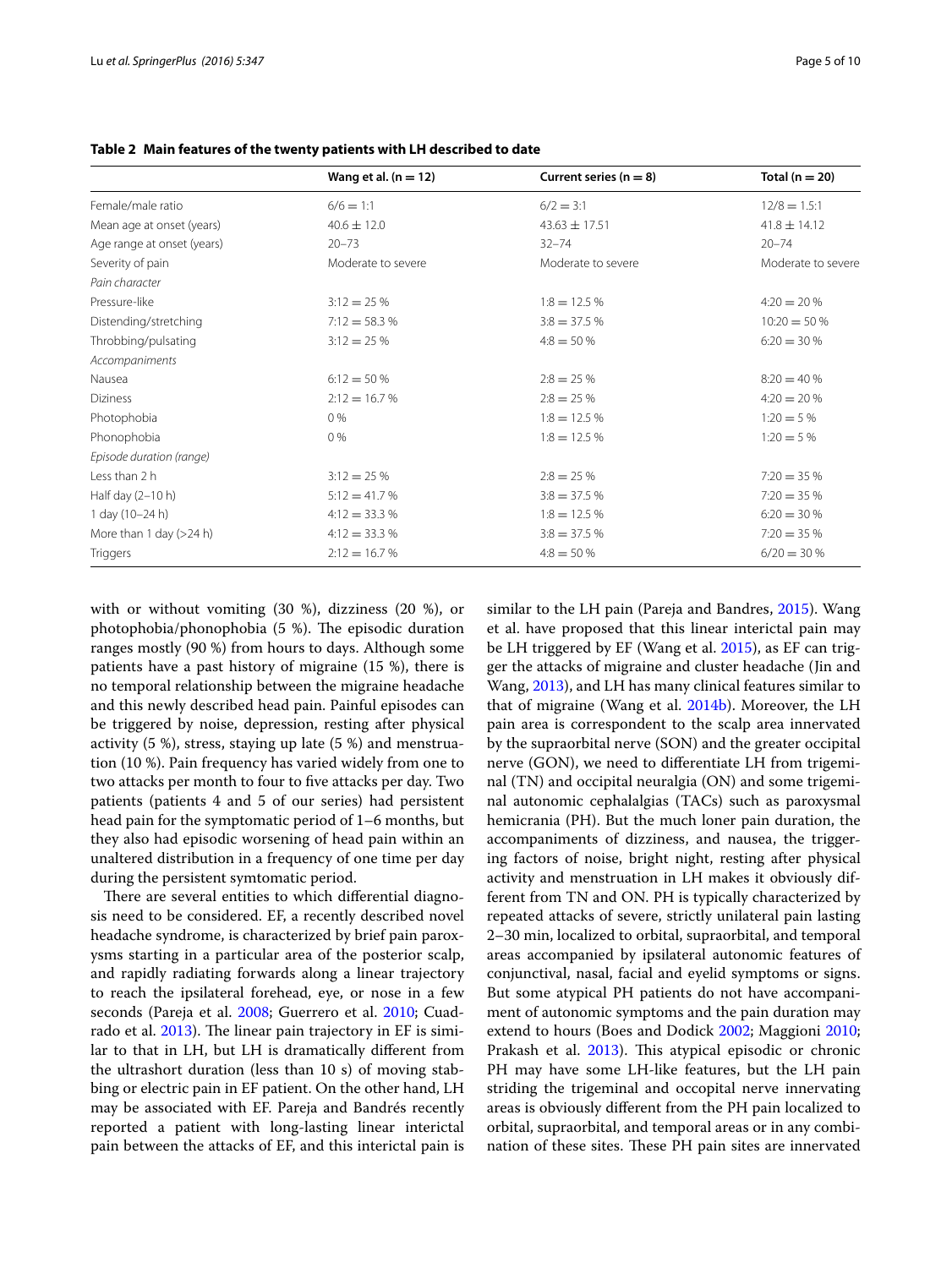by trigeminal nerve only, as PH is a type of trigeminal cephalalgia. Thus, LH is different from PH in headache classification.

CEH has rarely been described as pain distributing in a line-shaped area (Cooper et al. [2007\)](#page-8-1) and, in rare cases, it may be accompanied with photophoboa, phonophobia, dizziness or nausea (Hall et al. [2010b](#page-8-5)). This clinical characteristics are similar to that of LH, thus, we need to differentiate LH from CEH. In fact, there are many different characteristics between LH and CEH. First, the CEH pain attack starts in the neck, eventually spreads to the oculofrontotemporal area (Sjaastad et al. [1990](#page-8-17), [1998;](#page-9-2) Antonaci et al. [2006\)](#page-8-18), but the pain in LH is fixed, and the one endpoint of pain trajectory in LH is not the oculofrontotemporal area but a point in nasion or forehead region, another endpoint is not the neck but a point in occipital or occipitocervical region. Second, CEH has been defined, in principle, as a unilateral headache without sideshift (Antonaci et al. [2006\)](#page-8-18), but the sideshift of pain exists in two out of twenty LH patients (20 %), indicating that the pain sideshift is not uncommon in LH. Third, menstrual-type headaches may uncommonly be cervicogenic (Lieba-Samal and Wober [2011](#page-8-19)), a study indicated that one out of one hundred (1 %) cases of menstrualtype headaches was cervicogenic headache (Miziara et al. [2003](#page-8-20)). In our series of LH patients, two out of twenty (10 %) patients had menstrual-type headache, indicating that menstrual-type headache is not uncommonly LH type. Fourth, the FRT was positive only in one out of eight LH patients (12.5 %), but positive in fourteen out of twenty CEH patients (70 %) (Hall et al. [2010b](#page-8-5)). Hereby, we may conclude that LH is significantly different from CEH, and this is further supported by its well response to flunarizine and sodium valproate which had never been shown effective in CEH. Finally, the literature-reported CEH with pain restricted in a line-shaped area (Cooper et al. [2007](#page-8-1)) may, in fact, be LH but not CEH, as the exclusive diagnostic measure was anesthetic blockades at upper cervical spinal nerves (Cooper et al. [2007\)](#page-8-1), and the anesthetic blockade of the branch of upper cervical spinal nerves, occipital nerve, was also effective in many other types of headaches including migraine headache (Dilli et al. [2015;](#page-8-21) Inan et al. [2015\)](#page-8-22).

A special head pain that is defined with topographical criteria, nummular headache (NH), may need to be differentiated with LH, as LH is also defined with topographical criteria. NH was first described by Pareja et al. in 2002 (Pareja et al. [2002](#page-8-23)). NH is a continuous or intermittent pain which is commonly described as oppressive and felt circumscribed within a rounded or elliptical area, typically 1 cm to 6 cm in diameter (Pareja et al. [2002;](#page-8-23) IHS [2013\)](#page-8-9). Nevertheless, some NH patients show atypical features resembling a migraine pattern such as episodic pain

accompanied with nausea, photophobia and phonophobia (Dai et al. [2013\)](#page-8-24), triggered by or aggravated with physical exercise (Mulero et al. [2013;](#page-8-25) Baron et al. [2015](#page-8-26)), or related to menstruation (Robbins and Grosberg, [2010](#page-8-27)). Some LH patients complained a paroxymal or continuous pain of oppressive, distending or throbbing features with no accompanied symptom, while some other LH patients showed pain features resembling a migraine pattern such as episodic pain accompanied with nausea, photophobia and phonophobia, triggered by or aggravated with physical exercise, or related to menstruation. Given the LH is a special type of NH, the linear pain area may be explained as an extension of a rounded or elliptical pain area of NH. And this hypothesis is seemly supported by reports showing that NH pain can affect multiple rounded areas on the head simutaneously (Cuadrado et al. [2009](#page-8-28); Porta-Etessam et al. [2010](#page-8-29); Guerrero et al. [2011;](#page-8-30) Rodriguez et al. [2015](#page-8-31)). Thus, a connection of series of NH pain areas may form a line-shaped pain area as described in LH, otherwise, the small NH rounded pain area with a diameter of 1 cm or shorter may expand in one direction forming a line-shaped area, 5–10 mm in width as described in LH, or expand in all directions forming a large rounded area, 6–8 cm in diameter as reported in NH (Man et al. [2012;](#page-8-32) IHS [2013](#page-8-9)). Whereas, it is hard to explain how the pain affected a lineshaped area parallel to the saggital midline of the head in all LH patients, while the pain area can be localized in any part of the head though mostly in the parietal region in NH patients (Pareja et al. [2012\)](#page-8-33). Thus, it is hard to consider LH as a variant of NH, and on the other hand, the therapeutic responses of LH patients to anti-migraine agents do not suggest that LH presents as a variant of NH either.

The first case of LH pain was reported with accompaniment of ophthalmoplegia successive to the episodic line-shaped head pain which had couple of features similar to that of migraine pattern, such as past history of recurrent migraine attacks, accompaniments of nausea, vomiting, and phonophobia, response to anti-migraine therapy. The presentations of this case are suggestive of a subtype of ophthalmoplegic migraine (OM) (Wang et al. [2014a\)](#page-9-3) though the term of OM had been replaced by recurrent painful ophthalmoplegic neuropathy (RPON) in the 3rd edition of the International Headache Classification (ICHD-3) (IHS [2013](#page-8-9)). This case of ophthalmoplegic LH indicates that LH is closely related to migraine or probably exists as a variant of migraine. From the current and previous LH case series, plenty of similarities can be found between LH and migraine in clinical features including female to male ratio, pulsating and pressure-like pain quality, moderate to severe pain severity, accompaniments of nausea and dizziness, triggering factors, average episode durations and treatment responses to anti-migraine therapy as summarized in Table [3](#page-6-0).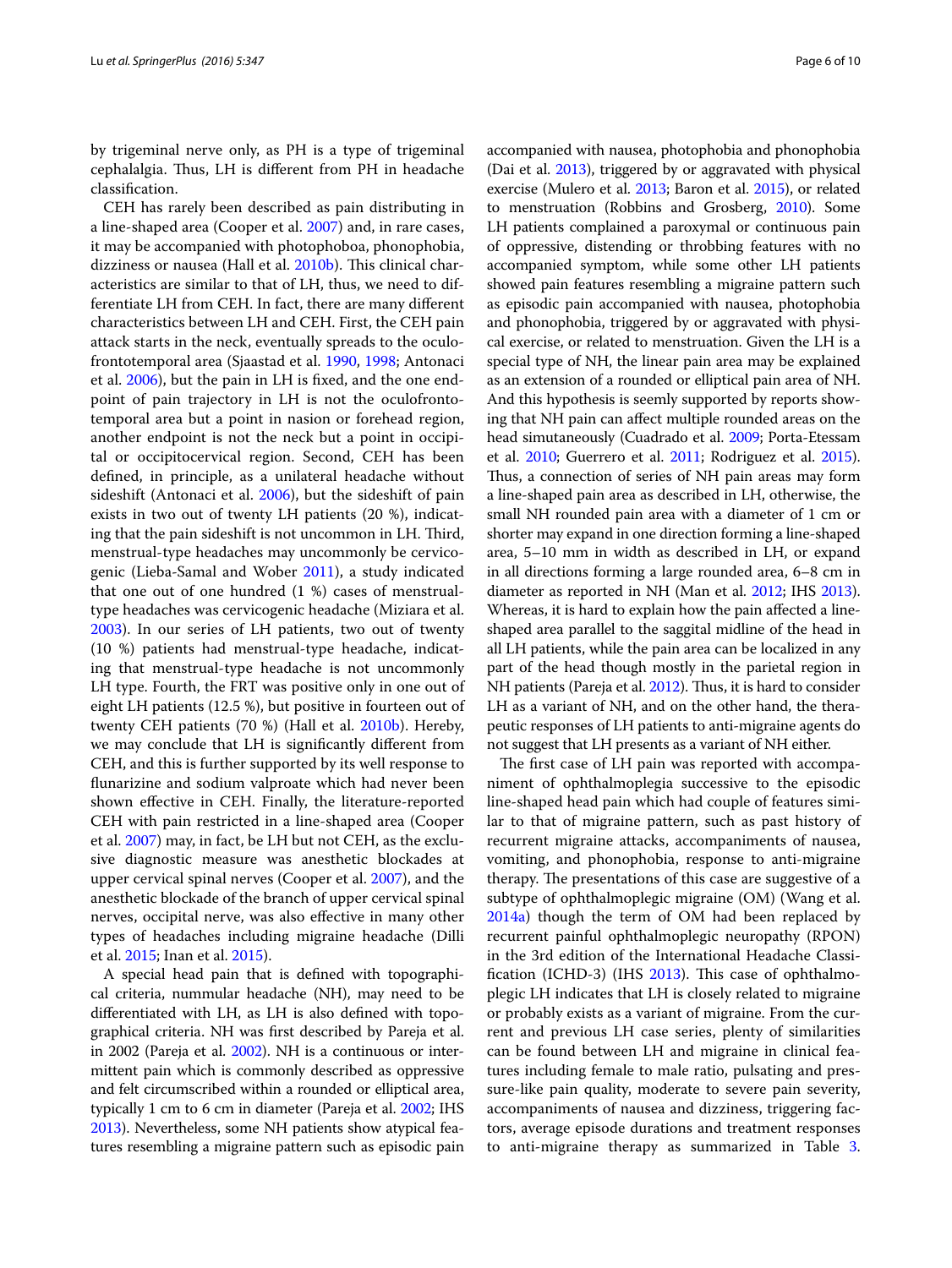|                                                                                     | Migraine (Murtaza et al. 2009) <sup>a</sup>                                                                  | Linear headache    |
|-------------------------------------------------------------------------------------|--------------------------------------------------------------------------------------------------------------|--------------------|
| Mean age at onset (years)                                                           | $22 \pm 15$                                                                                                  | $41.8 \pm 14.12$   |
| Age range at onset (years)                                                          | $6 - 65$                                                                                                     | $20 - 73$          |
| Female/Male ratio                                                                   | $141/65 = 2.16:1$                                                                                            | $12/8 = 1.5:1$     |
| Severity of pain                                                                    | Moderate to severe (Kelman, 2006)                                                                            | Moderate to severe |
| Pain character                                                                      |                                                                                                              |                    |
| Pressure-like                                                                       | 23.8%                                                                                                        | $4:20 = 20%$       |
| Distending/stretching                                                               | 9.7%                                                                                                         | $10:20 = 50%$      |
| Throbbing/pulsating                                                                 | 31.6%                                                                                                        | $6:20 = 30%$       |
| Accompaniments                                                                      |                                                                                                              |                    |
| Nausea                                                                              | 57.8%                                                                                                        | $8:20 = 40%$       |
| Vomiting                                                                            | 32 %                                                                                                         | $4:20 = 20%$       |
| <b>Diziness</b>                                                                     | 17%                                                                                                          | $4:20 = 20%$       |
| Photophobia                                                                         | 51.9%                                                                                                        | $1:20 = 5%$        |
| Phonophobia                                                                         | 58.7%                                                                                                        | $1:20 = 5%$        |
| Average episode duration (h)                                                        |                                                                                                              |                    |
| Less than 2 h                                                                       | 23.4 %                                                                                                       | $7:20 = 35%$       |
| Half day (2-10 h)                                                                   | 41.4%                                                                                                        | $7:20 = 35%$       |
| 1 day (10-24 h)                                                                     | 14.1 %                                                                                                       | $6:20 = 30%$       |
| More than 1 day (>24 h)                                                             | 21.1%                                                                                                        | $7:20 = 35%$       |
| Triggered by                                                                        |                                                                                                              |                    |
| Noise, bright night, depression, fatigue and resting after Yes<br>physical activity |                                                                                                              | Yes                |
| Stress, staying up late                                                             | Yes                                                                                                          | Yes                |
| Menstruation                                                                        | Common (Miziara et al. 2003)                                                                                 | Common             |
| Treatment requirement                                                               | Approximate half patients (MacGregor et al. 2003)                                                            | Most cases         |
| Treatment                                                                           |                                                                                                              |                    |
| Response to flunarizine                                                             | Most patients (Luo et al. 2012)                                                                              | Common             |
| Response to sodium valproate                                                        | Most patients (MacGregor et al. 2003), and recommendation with level A<br>evidence (Silberstein et al. 2012) | Common             |
| Response to carbamazepine                                                           | Possibably effective in some patients with no new evidence (Silberstein<br>et al. 2012)                      | No response        |
| Response to oxcarbazepine                                                           | No response (Silberstein et al. 2008)                                                                        | No response        |

## <span id="page-6-0"></span>**Table 3 Comparison between Linear Headache (LH) from twenty patients and Migraine from literature in demographic and clinical features**

<sup>a</sup> Apart from the references indicated in migraine column, all other data in this column are from reference (Murtaza et al. [2009\)](#page-8-35)

Furthermore, menstruation-related headaches are predominately migraine or tension type headache (TTH) but scarcely CGH (Karli et al. [2012](#page-8-34)). In our current and previous case series, two out of twenty had menstruationrelated headache, indicating that menstruation-related headache is not uncommon in LH patients, and our LH headaches are of course not TTH as TTH has never been reported to have pain distribution in a line-shaped area. Further, among the patients of menstrual headaches, 88 % patients are those with migraine without aura (Miziara et al. [2003\)](#page-8-20). Thus, the LH pain is more suggested to be related to migraine. Nevertheless, many differences of great significance also exist between LH and migraine as summarized in Table [3.](#page-6-0) First, the mean age at onset of LH (41.8  $\pm$  14.12 year old) is obviously older than that of migraine (22  $\pm$  15 year old) and all the LH onset is at adult but the migraine onset commonly at child age. Second, the pain quality of distending or stretching is much more common (50 %) in LH than that in migraine (9.7 %). Third, accompaniment of photophobia or phonophobia is rare in LH (5, 5 %) but common in migraine (51.9, 58.7 %). In fact, the features of the head pain fulfilling the diagnostic criteria for migraine without aura were found only in six patients (patients 2, 4, 6, 9, 11 and 12) of the previous series and in three patients (patients 5, 7 and 8) of the current series, if we treated the unilateral lineshaped head pain as unilateral headache, one of the character for migraine diagnosis (IHS [2013](#page-8-9)). Thus, LH may represent a new headache syndrome but not a variant of migraine.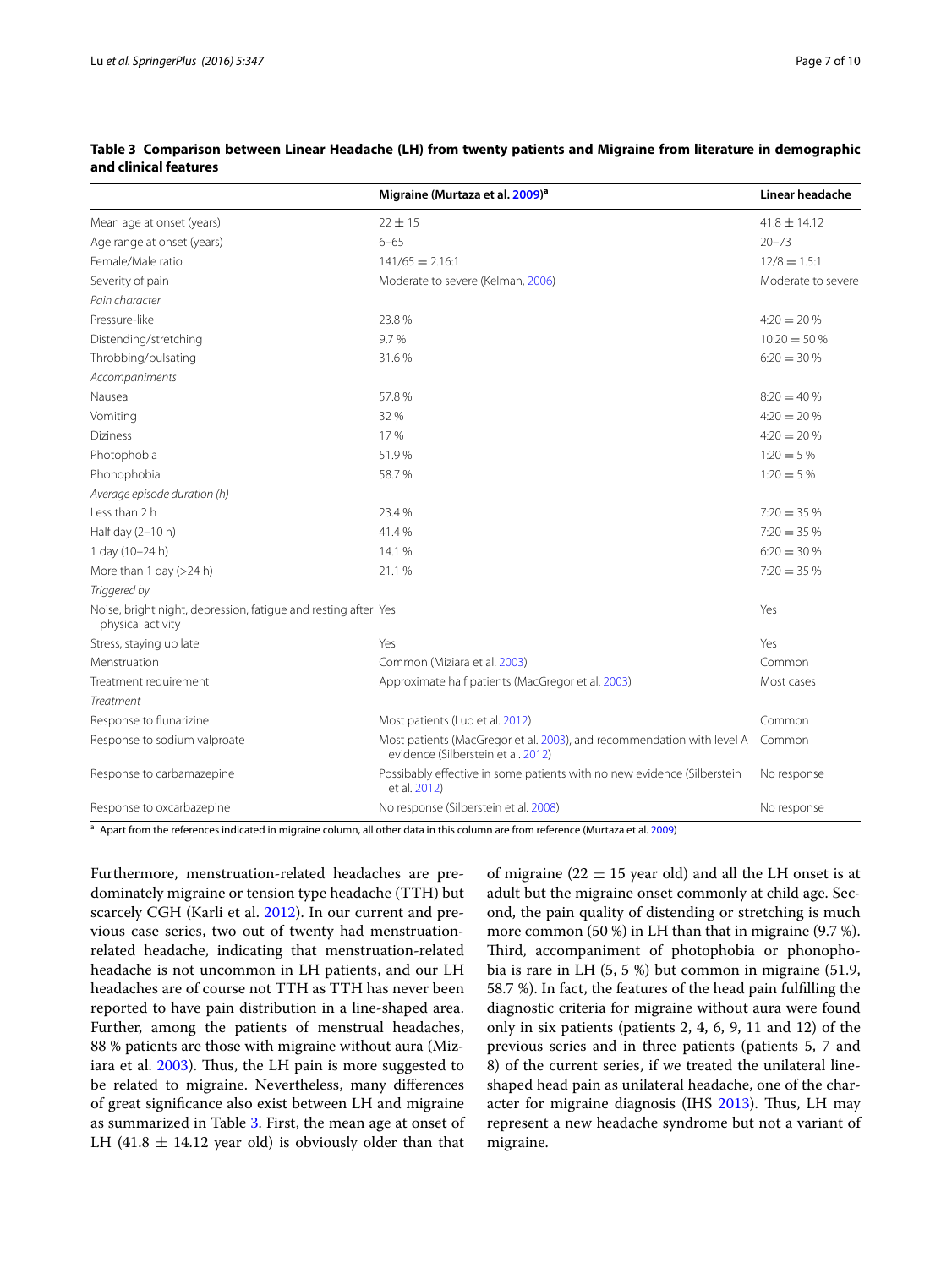Regarding the pathogenesis of LH, it is unknown, but a migraine headache mechanism might be employed to comprehend it based on the similarities between LH and migraine in clinical features. In the original publication of LH case series, it is proposed that a line-shaped area of meningeal nociceptors parallel to the superior sagittal sinus (SSS) is more prone to be activated by cortical spreading depression (CSD) due to the sensitization of meningeal nociceptors caused by immuno-vascular interactions (Levy [2012](#page-8-41)). This results in a line-shaped cephalalgia through migraine pain pathway, as CSD-induced long-lasting activation of meningeal nociceptors innervated by the fibers of SON or GON has been accepted to be one of the original migraine pathophysiological processes leading to the activation of central trigeminovascular neurons in the spinal trigeminal nucleus (C1-2) underlying migraine headache (Zhang et al. [2010](#page-9-4); Zhao and Levy [2015](#page-9-5)). This proposed pathogenesis related to CSD is seemly supported by the effective responses to anti-migraine drugs of flunarizine, venlafaxine, and antiepileptic drug of sodium valproate which had been shown able to suppress CSD (Wauquier et al. [1985;](#page-9-6) Ayata et al. [2006](#page-8-42)) or reduce depolarization-evoked glutamate release (Musazzi et al. [2010](#page-8-43); Milanese et al. [2013\)](#page-8-44), basis of CSD which is a common therapeutic target for currently prescribed migraine prophylactic drugs (Costa et al. [2013](#page-8-45)). This proposed pathogenesis is further supported by our recent case study of a woman who had a recurrent head pain circumscribed in a coronal line-shaped area around the head, a coronal LH. Similar to the LH pain area close and parallel to the sagittal venous sinus, SSS, this coronal LH pain area is close and parallel to a coronal cambered venous sinus complex, the combination of the confluens of sinus (CFS) and the bilateral cavernous sinus (CS), superior petrosal sinus (SPS) linking the CS with transverse sinus (TS) and TS into which the SPS feeds (Wang et al. [2016\)](#page-9-7), Whereas, this proposed pathogenesis underlying LH is pure speculation, further observations of its clinical characteristics and pathophysiological studies are required to clarify it. For example, studies of the cerebral excitability in LH in comparision with that in migraine without aura in human and studies of venous sinus endophlebitis-induced activation of neurons in the spinal nociceptive center, the trigeminocervical complex, in animal model may be helpful to clarify the pathogenesis of LH. On the other hand, trials of more medications of different pharmacological mechanisms may also be helpful, and this depends on collection of much more cases. In fact, the limitation of our current study report is the small size of case collection and medication trials.

#### **Conclusions**

The current LH cases and those originally described show a clear-cut clinical picture. LH is basically characterized by recurrent or chronic unilateral pain circumscribed in a line-shaped area linking one endpoint in occipital or occipitocervical region with another one endpoint in ipsilateral nose or forehead region, accompanied with or without nausea, vomiting, dizziness and mild temporal pain. So far, anti-migraine therapies have been shown effective in individual patients. This report reinforces the proposal that LH is a new headache syndrome or a new variant of previously known headache syndrome, probably of migraine. Most patients require therapeutic measures. At this stage, no definite explanation can be provided, but the clinical features point to a pathophysiological pathway similar to that of migraine. Further observations and pathophysiological studies are required for a definitive characterization and comprehension of this headache.

#### **Abbreviations**

LH: linear headache; EF: epicranial fugax; CT: computed tomography; MRI: magnetic resonance imaging; CEH: cervicogenic headache; FRT: cervical flex‑ ion–rotation test; ICHD: international classification of headache disorders; SON: supraorbital nerve; GON: greater occipital nerve; TN: trigeminal neuralgia; ON: occipital neuralgia; TACs: trigeminal autonomic cephalalgias; PH: paroxysmal hemicrania; NH: nummular headache; OM: ophthalmoplegic migraine; RPON: recurrent painful ophthalmoplegic neuropathy; TTH: tension type headache; SSS: superior sagittal sinus; CSD: cortical spreading depression; CFS: confluens of sinus; CS: cavernous sinus; SPS: superior petrosal sinus; TS: transverse sinus.

#### **Authors' contributions**

YNL, LW and YW interviewed, diagnosed and treated the patients, interpreted the data. YNL, QQP, LW, YYL and LHH contributed to the follow-up of the patients and literature reviewing. YNL and LW drafted the manuscript for content. YW and JFP supervised the manuscript writing and revised the manuscript. All authors read and approved the final manuscript.

#### **Author details**

<sup>1</sup> Department of Neurology, Epilepsy and Headache Group, the First Affiliated<br>Hospital of Anhui Medical University, Jixi Road 218, Hefei 230022, China. <sup>2</sup> Department of Cardiology, the Second Division Korla Hospital of Xinjiang Production and Construction Corps, Jiaotong Road, Korla 841000, Xinjiang, China. <sup>3</sup> Department of Neurology, the Second Division Korla Hospital of Xinjiang Production and Construction Corps, Jiaotong Road, Korla 841000, Xinjiang, China.

#### **Acknowledgements**

This work was supported by Natural Science grants to Y Wang (Grant Number 81271444) from the National Natural Science Foundation of China, and by the Key Scientific and Technological Project to Y Wang (Grant Number 11010402168) from Anhui Science and Technology Department. The authors thank the innominate referees for their reviewing and suggestions.

#### **Competing interests**

The authors declare that they have no competing interests.

Received: 17 December 2015 Accepted: 10 March 2016Published online: 18 March 2016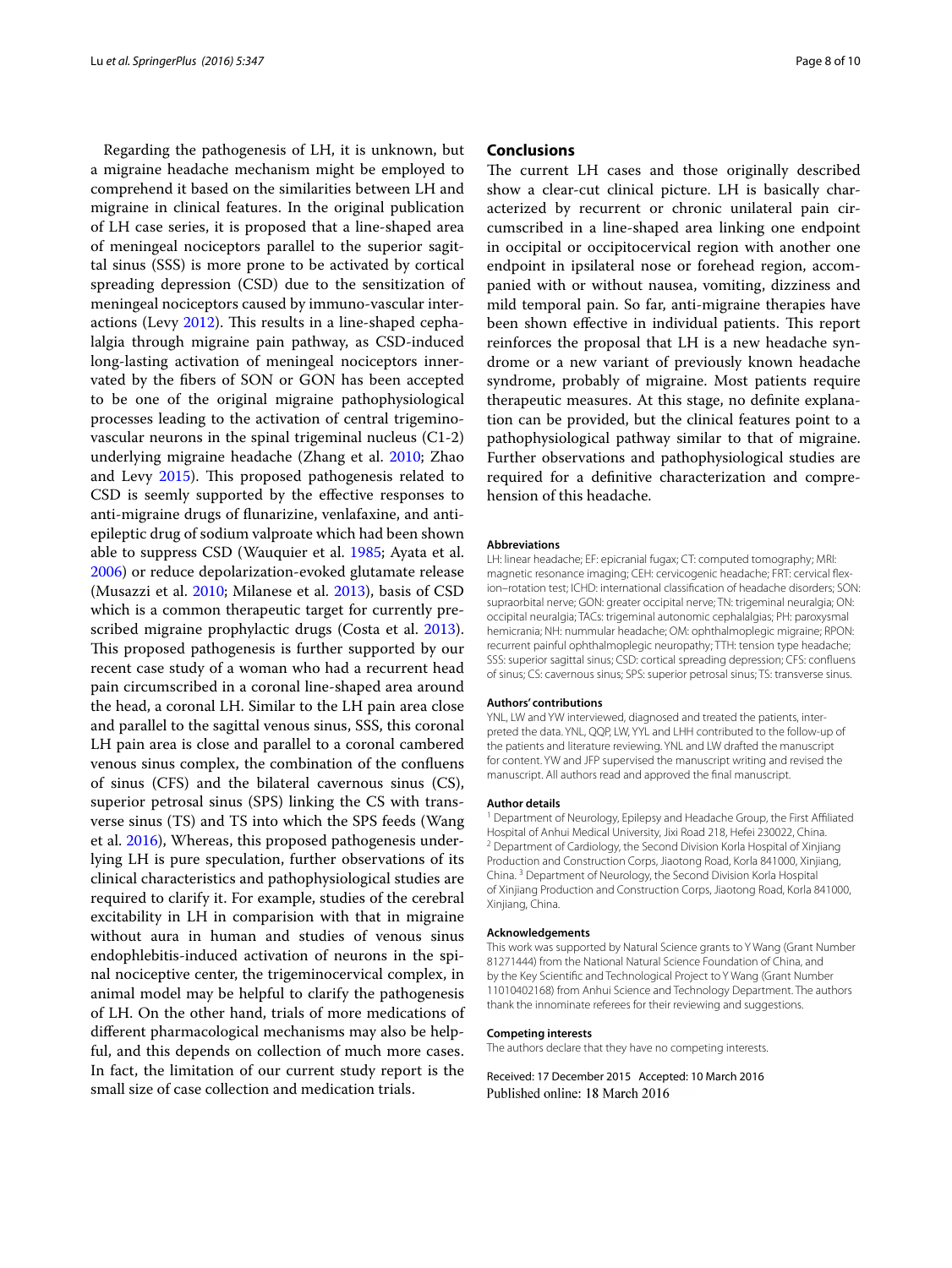#### **References**

<span id="page-8-18"></span>Antonaci F, Bono G, Chimento P (2006) Diagnosing cervicogenic headache. J Headache Pain 7:145–148

<span id="page-8-42"></span>Ayata C, Jin H, Kudo C, Dalkara T, Moskowitz MA (2006) Suppression of cortical spreading depression in migraine prophylaxis. Ann Neurol 59:652–661

<span id="page-8-26"></span>Baron J, Rodriguez C, Ruiz M, Pedraza MI, Guerrero AL, Madeleine P, Cuadrado ML, Fernandez-de-Las-Penas C (2015) Atypical nummular headache or circumscribed migraine: the utility of pressure algometry. Pain Res Manag 20:60–62

<span id="page-8-14"></span>Boes CJ, Dodick DW (2002) Refining the clinical spectrum of chronic paroxysmal hemicrania: a review of 74 patients. Headache 42:699–708

<span id="page-8-6"></span>Bravo Petersen SM, Vardaxis VG (2015) The flexion–rotation test performed actively and passively: a comparison of range of motion in patients with cervicogenic headache. J Man Manip Ther 23:61–67

<span id="page-8-1"></span>Cooper G, Bailey B, Bogduk N (2007) Cervical zygapophysial joint pain maps. Pain Med 8:344–353

<span id="page-8-45"></span>Costa C, Tozzi A, Rainero I, Cupini LM, Calabresi P, Ayata C, Sarchielli P (2013) Cortical spreading depression as a target for anti-migraine agents. J Headache Pain 14:62

<span id="page-8-28"></span>Cuadrado ML, Valle B, Fernandez-de-las-Penas C, Barriga FJ, Pareja JA (2009) Bifocal nummular headache: the first three cases. Cephalalgia 29:583–586

<span id="page-8-12"></span>Cuadrado ML, Ordas CM, Sanchez-Lizcano M, Casas-Limon J, Matias-Guiu JA, Garcia-Garcia ME, Fernandez-Matarrubia M, Barahona-Hernando R, Porta-Etessam J (2013) Epicrania fugax: 19 cases of an emerging headache. Headache 53:764–774

<span id="page-8-24"></span>Dai W, Yu S, Liang J, Zhang M (2013) Nummular headache: peripheral or central? One case with reappearance of nummular headache after focal scalp was removed, and literature review. Cephalalgia 33:390–397

<span id="page-8-21"></span>Dilli E, Halker R, Vargas B, Hentz J, Radam T, Rogers R, Dodick D (2015) Occipital nerve block for the short-term preventive treatment of migraine: a randomized, double-blinded, placebo-controlled study. Cephalalgia 35:959–968

<span id="page-8-11"></span>Guerrero AL, Cuadrado ML, Porta-Etessam J, Garcia-Ramos R, Gomez-Vicente L, Herrero S, Penas ML, Fernandez R (2010) Epicrania fugax: ten new cases and therapeutic results. Headache 50:451–458

<span id="page-8-30"></span>Guerrero AL, Cuadrado ML, Garcia-Garcia ME, Cortijo E, Herrero-Velazquez S, Rodriguez O, Mulero P, Porta-Etessam J (2011) Bifocal nummular headache: a series of 6 new cases. Headache 51:1161–1166

<span id="page-8-8"></span>Hall T, Robinson K (2004) The flexion–rotation test and active cervical mobility—a comparative measurement study in cervicogenic headache. Man Ther 9:197–202

<span id="page-8-3"></span>Hall TM, Robinson KW, Fujinawa O, Akasaka K, Pyne EA (2008) Intertester reliability and diagnostic validity of the cervical flexion–rotation test. J Manipulative Physiol Ther 31:293–300

<span id="page-8-4"></span>Hall T, Briffa K, Hopper D, Robinson K (2010a) Long-term stability and minimal detectable change of the cervical flexion–rotation test. J Orthop Sports Phys Ther 40:225–229

<span id="page-8-5"></span>Hall TM, Briffa K, Hopper D, Robinson K (2010b) Comparative analysis and diagnostic accuracy of the cervical flexion–rotation test. J Headache Pain 11:391–397

<span id="page-8-9"></span>Headache Classification Committee of the International Headache Society (IHS) (2013) The international classification of headache disorders, 3rd edition (beta version). Cephalalgia 33:629–808

<span id="page-8-22"></span>Inan LE, Inan N, Karadas O, Gul HL, Erdemoglu AK, Turkel Y, Akyol A (2015) Greater occipital nerve blockade for the treatment of chronic migraine: a randomized, multicenter, double-blind, and placebo-controlled study. Acta Neurol Scand 132:270–277

<span id="page-8-13"></span>Jin P, Wang Y (2013) Atypical cluster and migraine headache starting with a reverse epicrania fugax. Pain Med 14:765–766

<span id="page-8-34"></span>Karli N, Baykan B, Ertas M, Zarifoglu M, Siva A, Saip S, Ozkaya G, Onal AE (2012) Impact of sex hormonal changes on tension-type headache and migraine: a cross-sectional population-based survey in 2600 women. J Headache Pain 13:557–565

<span id="page-8-36"></span>Kelman L (2006) Pain characteristics of the acute migraine attack. Headache 46:942–953

<span id="page-8-7"></span>Kinney M (2014) Linear headache—a manifestation of cervicogenic headache? J Headache Pain. [http://www.thejournalofheadacheandpaincom/](http://www.thejournalofheadacheandpaincom/content/15/1/45/comments) [content/15/1/45/comments](http://www.thejournalofheadacheandpaincom/content/15/1/45/comments)

<span id="page-8-41"></span>Levy D (2012) Endogenous mechanisms underlying the activation and sensitization of meningeal nociceptors: the role of immuno-vascular interactions and cortical spreading depression. Curr Pain Headache Rep 16:270–277

<span id="page-8-19"></span>Lieba-Samal D, Wober C (2011) Sex hormones and primary headaches other than migraine. Curr Pain Headache Rep 15:407–414

<span id="page-8-38"></span>Luo N, Di W, Zhang A, Wang Y, Ding M, Qi W, Zhu Y, Massing MW, Fang Y (2012) A randomized, one-year clinical trial comparing the efficacy of topiramate, flunarizine, and a combination of flunarizine and topiramate in migraine prophylaxis. Pain Med 13:80–86

<span id="page-8-37"></span>MacGregor EA, Brandes J, Eikermann A (2003) Migraine prevalence and treatment patterns: the global Migraine and Zolmitriptan Evaluation survey. Headache 43:19–26

<span id="page-8-15"></span>Maggioni F (2010) Episodic paroxysmal hemicrania without autonomic symptoms: are there possible subgroups in PH? Cephalalgia 30:504–506

<span id="page-8-32"></span>Man YH, Yu TM, Li LS, Yao G, Mao XJ, Wu J (2012) A new variant nummular headache: large diameter accompanied with bitrigeminal hyperalgesia and successful treatment with carbamazepine. Turk Neurosurg 22:506–509

<span id="page-8-44"></span>Milanese M, Tardito D, Musazzi L, Treccani G, Mallei A, Bonifacino T, Gabriel C, Mocaer E, Racagni G, Popoli M, Bonanno G (2013) Chronic treatment with agomelatine or venlafaxine reduces depolarization-evoked glutamate release from hippocampal synaptosomes. BMC Neurosci 14:75

<span id="page-8-20"></span>Miziara L, Bigal ME, Bordini CA, Speciali JG (2003) Menstrual headache: semio‑ logical study in 100 cases. Arq Neuropsiquiatr 61:596–600

<span id="page-8-25"></span>Mulero P, Matarazzo M, Pedraza MI, Llamas S, Herrero S, Domingo-Santos A, Martinez-Salio A, Guerrero AL (2013) Nummular headache related to exercise or Valsalva maneuver. Clinical characteristics of 3 cases. Headache 53:1167–1168

<span id="page-8-35"></span>Murtaza M, Kisat M, Daniel H, Sonawalla AB (2009) Classification and clinical features of headache disorders in Pakistan: a retrospective review of clinical data. PLoS ONE 4:e5827

<span id="page-8-43"></span>Musazzi L, Milanese M, Farisello P, Zappettini S, Tardito D, Barbiero VS, Bonifacino T, Mallei A, Baldelli P, Racagni G, Raiteri M, Benfenati F, Bonanno G, Popoli M (2010) Acute stress increases depolarization-evoked glutamate release in the rat prefrontal/frontal cortex: the dampening action of antidepressants. PLoS ONE 5:e8566

<span id="page-8-2"></span>Ogince M, Hall T, Robinson K, Blackmore AM (2007) The diagnostic validity of the cervical flexion–rotation test in C1/2-related cervicogenic headache. Man Ther 12:256–262

<span id="page-8-0"></span>Pareja JA, Bandres P (2015) Linear interictal pain in Epicrania Fugax. J Headache Pain 16:507

<span id="page-8-23"></span>Pareja JA, Caminero AB, Serra J, Barriga FJ, Baron M, Dobato JL, Vela L, Sanchez del Rio M (2002) Numular headache: a coin-shaped cephalgia. Neurology 58:1678–1679

<span id="page-8-10"></span>Pareja JA, Cuadrado ML, Fernandez-de-las-Penas C, Caminero AB, Nieto C, Sanchez C, Sols M, Porta-Etessam J (2008) Epicrania fugax: an ultrabrief paroxysmal epicranial pain. Cephalalgia 28:257–263

<span id="page-8-33"></span>Pareja JA, Montojo T, Alvarez M (2012) Nummular headache update. Curr Neurol Neurosci Rep 12:118–124

<span id="page-8-29"></span>Porta-Etessam J, Lapena T, Cuadrado ML, Guerrero A, Parejo B (2010) Multifocal nummular headache with trophic changes. Headache 50:1612–1613

<span id="page-8-16"></span>Prakash S, Belani P, Susvirkar A, Trivedi A, Ahuja S, Patel A (2013) Paroxysmal hemicrania: a retrospective study of a consecutive series of 22 patients and a critical analysis of the diagnostic criteria. J Headache Pain 14:26

<span id="page-8-27"></span>Robbins MS, Grosberg BM (2010) Menstrual-related nummular headache. Cephalalgia 30:507–508

<span id="page-8-31"></span>Rodriguez C, Herrero-Velazquez S, Ruiz M, Baron J, Carreres A, Rodriguez-Valencia E, Guerrero AL, Madeleine P, Cuadrado ML, Fernandez-de-Las-Penas C (2015) Pressure pain sensitivity map of multifocal nummular headache: a case report. J Headache Pain 16:523

<span id="page-8-40"></span>Silberstein S, Saper J, Berenson F, Somogyi M, McCague K, D'Souza J (2008) Oxcarbazepine in migraine headache: a double-blind, randomized, placebo-controlled study. Neurology 70:548–555

<span id="page-8-39"></span>Silberstein SD, Holland S, Freitag F, Dodick DW, Argoff C, Ashman E (2012) Evidence-based guideline update: pharmacologic treatment for episodic migraine prevention in adults: report of the Quality Standards Subcommittee of the American Academy of Neurology and the American Headache Society. Neurology 78:1337–1345

<span id="page-8-17"></span>Sjaastad O, Fredriksen TA, Pfaffenrath V (1990) Cervicogenic headache: diagnostic criteria. Headache 30:725–726